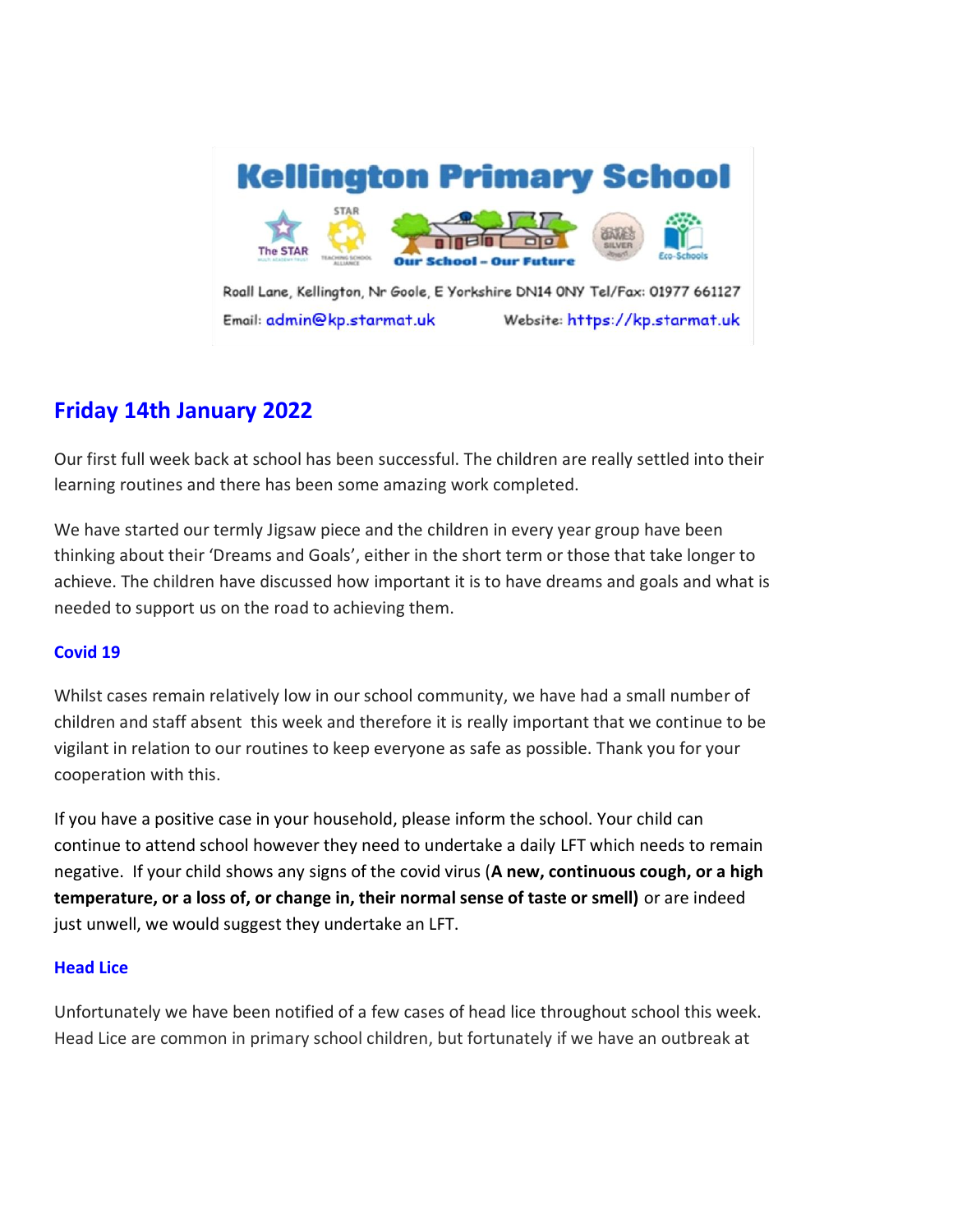KPS the positive response by our parents to checking their children's hair clears it up quickly.

Please can I ask you all to check your child's hair this weekend and treat accordingly. I have provided a link to the latest advice below. [www.nhs.uk/conditions/head-lice-and-nits/](https://www.nhs.uk/conditions/head-lice-and-nits/)

If you do find head lice, your child does not need to stay off school, however all family members do need to be checked and treated as directed. Any questions, as always, please just contact school.

## **NSPCC Number Day** - **Friday 4th February**

This year we will be supporting the NSPCC by taking part in their annual Number Day. This charity does invaluable work in helping to keep children safe and therefore we are inviting children to come in non- school uniform for a minimum donation of £1. The day will have a number focus and we are asking all staff and children to add a number link to the clothes they are wearing (see below for ideas).



Children will undertake class activities and challenges throughout the day, all linked to number work and we intend to have lots of fun whilst learning too.









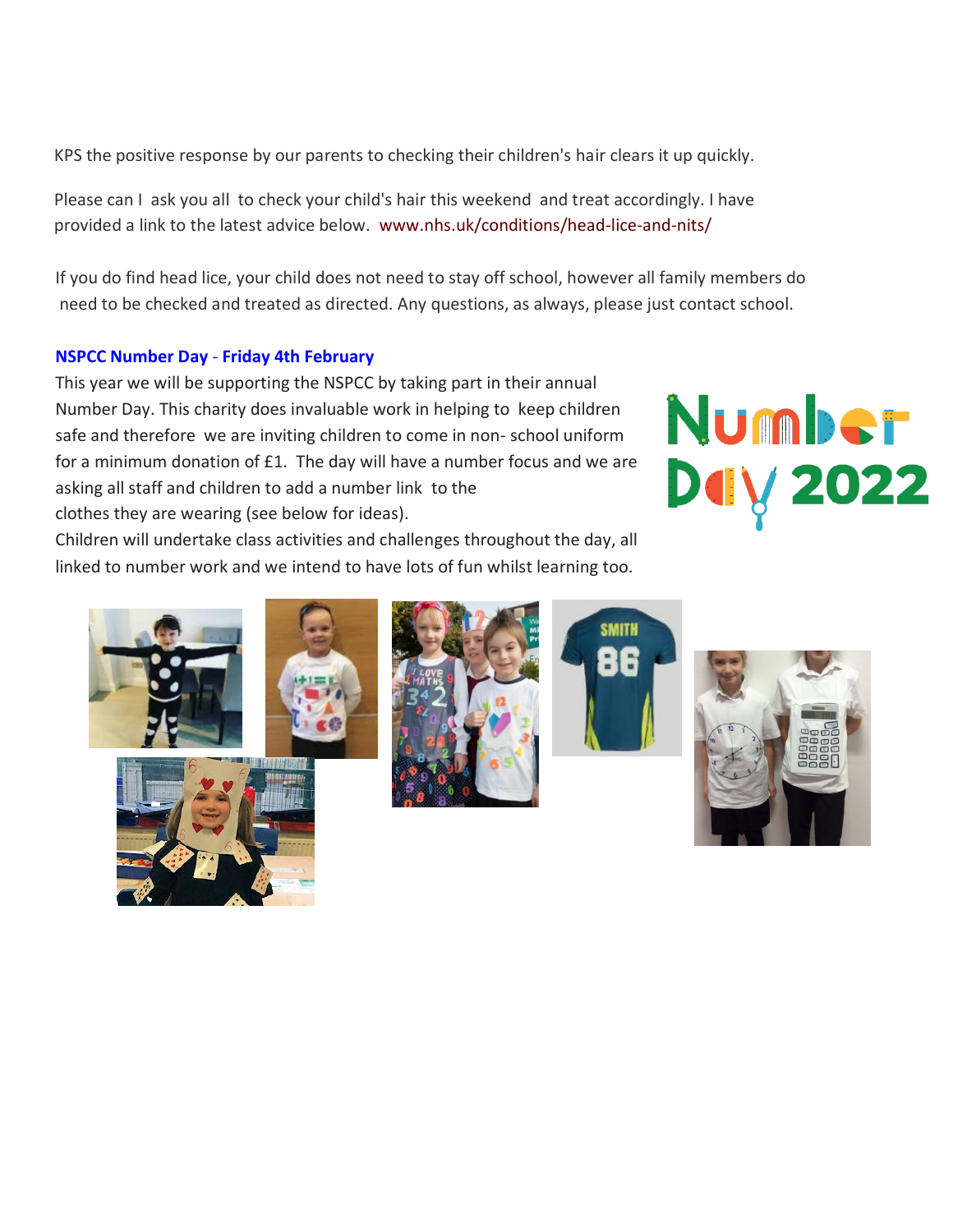## **Curriculum plans**

Your child will have brought home today a curriculum plan that highlights their learning focus across all the subjects being taught this term. It will also include some ideas in relation to supporting your child's learning at home. It does seem a long time since our last parents evening and the next one is not until after half term, so if you do have any questions relating to your child's progress or what support you could be providing at home please do not hesitate to contact your child's class teacher or myself.



#### **STARS OF THE WEEK**



 **Sunflowers - Iris Daffodils - Elena- Marie Roses - Lillian Tulips - Robert Lilies - Elise** 

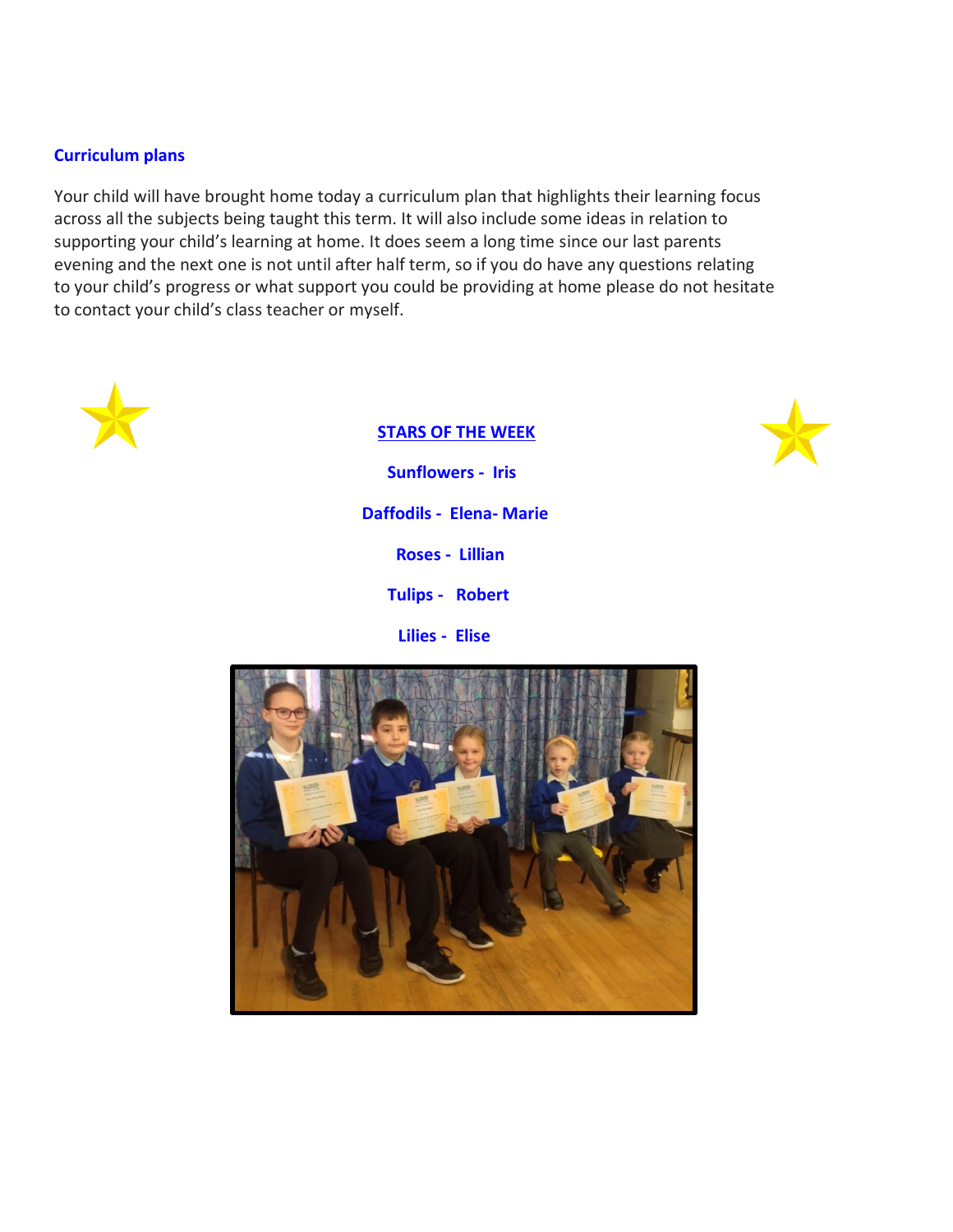#### **Houses**

The winning Houses this week are Marsh and Manor Marsh House members will have their treat today for being the winning House last term.

#### **Running Track**

The start of a new year sees many of us setting New Year's resolutions to try and improve their fitness. When we had our running track completed we had hopes it could be used by the wider community, as well as the children in school.

If any members of the community would like to use our running track as part of their fitness regime it is available between **7-8am** and between **5-6pm. Monday - Friday.** There will be no access to any other part of school during this time and people who use the track do so at their own risk.

If you are interested in using the facility during these times, please contact the school and this can be arranged.

## **Adventure photography**

We have been informed by Adventure photography, who take our school photographs, that their current online shop will be closing shortly and if parents wish to order any archived images using their online shop they have until 31st January to do so. They will still have the original images which parents can purchase copies of by contacting them using the following email address (it's different to our normal email) info@adventurephotographystudio.co.uk and only if they have the correct unique code.

## **Uniform**

**Please can we ask that you put your child's name in their uniform.** We are still finding jumpers, shorts, shoes etc around school without names and often there doesn't appear to be anyone missing them. Also having your child's uniform named helps prevent the wrong person going home in it!

#### **PE Kit**

Please can PE kits come into school on a Monday and go home on Friday for washing. We are still undertaking some sessions of PE outside when we can and children will be doing the Golden Kilometer throughout the week and so do need their trainers or PE shoes each day.

#### **Attendance**

**Please continue to ensure that your child comes to school everyday that they possibly can**.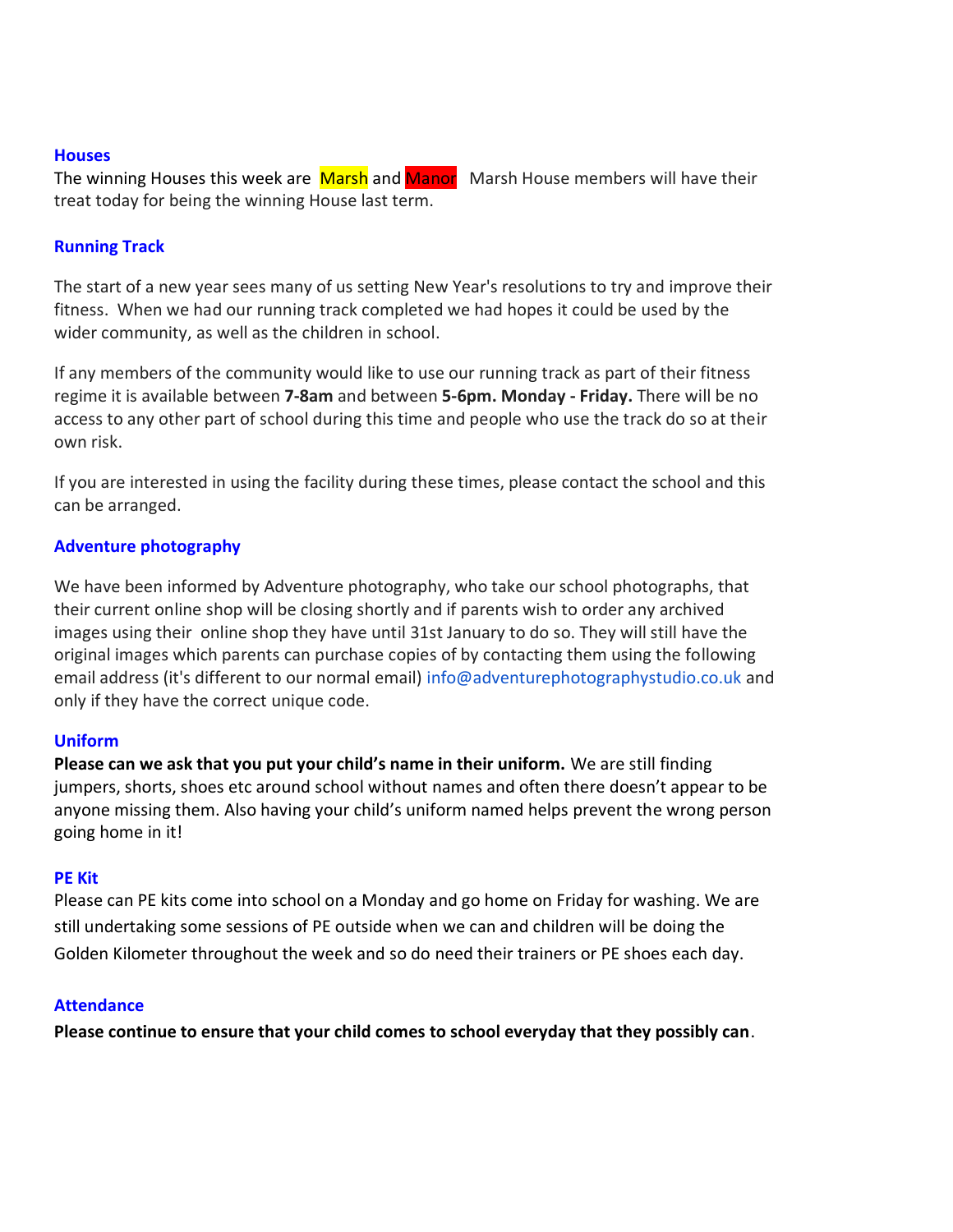We are working extremely hard to enable all the children to not be disadvantaged by their lost learning due to the issues over the last 18 months and therefore they need to be here, in school, for us to be able to support them to be the best they can be .

Please can I remind everyone to inform us promptly if your child is absent from school, we do need a message via telephone or email as early as possible, by 9.30 am at the latest, however sooner is preferable. If we do not hear from you we have a duty of care to make contact to establish where your child is. We will keep ringing you until we get a reply. If we don't get a reply we could have to report your child as a missing child.

We know this is sometimes difficult but whenever possible please try and make any appointments outside of school hours, or at the beginning or end of the school day.

# **Attendance this week (Friday- Thursday)**

**Lilies -96.36% Tulips - 95.33% Roses - 95.33% Daffodils - 91.33% Overall - 94.71%**

## **Free School Meals**

If you think you may be entitled to Free School Meals please do contact the school for further information on how to check your eligibility and apply. Even if your child is in KS1 and is currently receiving a universal free school meal, if you are eligible for FSM it is really important that you apply, as there are still additional benefits for your child,

# **Dates for the Diary**

**Friday 4th February - NSPCC Number Day.** Non- uniform day - donations to NSPCC - Maths activities throughout the day. Children link their clothes to a number.

**Tuesday 8th February** - **Safer Internet Day** - Focus for the whole school

**Friday 11th February** - **Tulips Class Assembly** 9am Parents welcome

**Friday 18th February** - **Inset day** - School closed for children

**Monday 21st- Friday 25th - February half term holiday.** 

**Monday 28th February - School reopens**